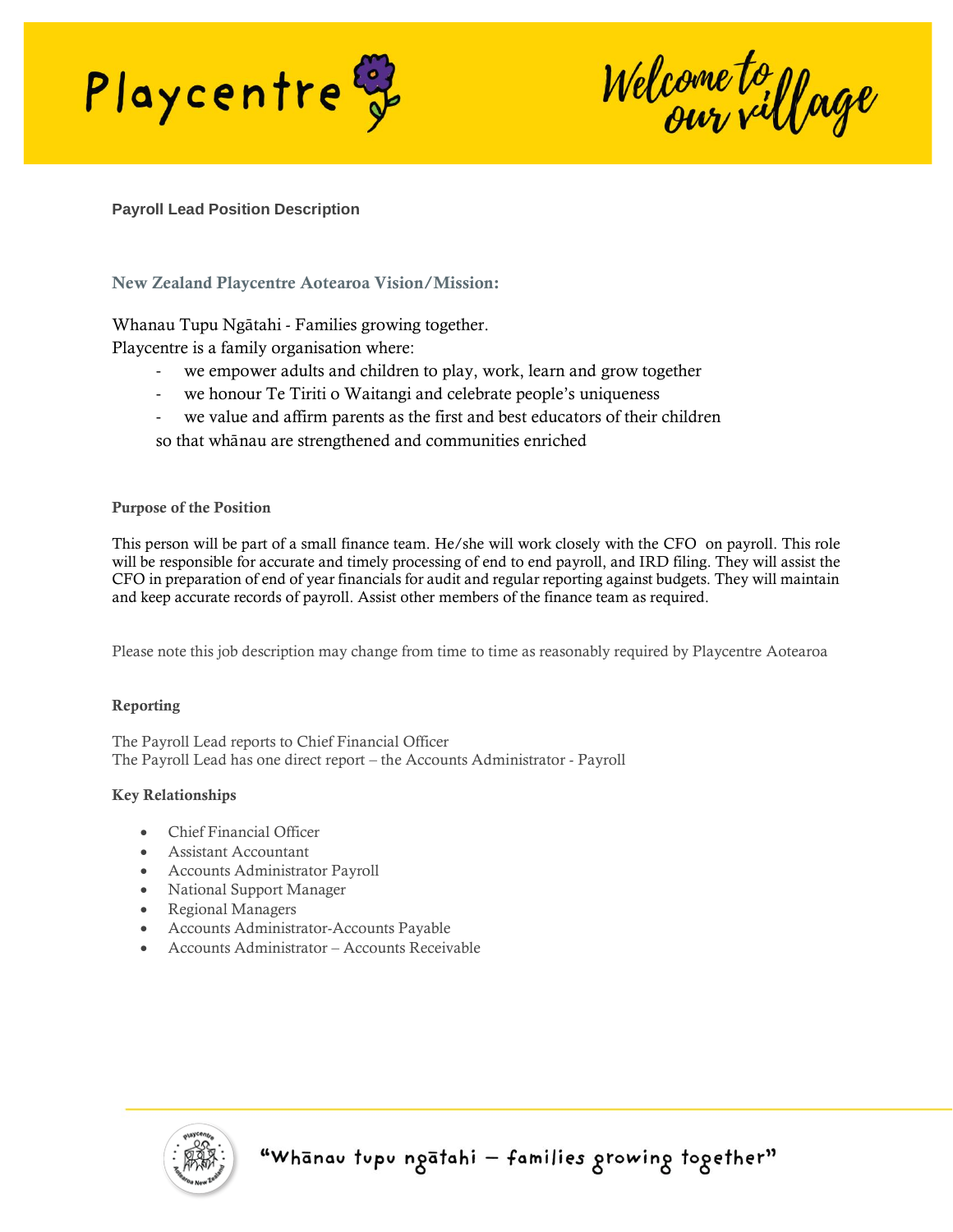| <b>Key accountabilities</b>       | <b>Performance expectations</b>                                                                                                                                                                                                                                                                                                                                                                                                                                                                                                                                                                                                                                                                                                                                                                                                                                                                                                                                                                                                                                                                                                                                                                       |
|-----------------------------------|-------------------------------------------------------------------------------------------------------------------------------------------------------------------------------------------------------------------------------------------------------------------------------------------------------------------------------------------------------------------------------------------------------------------------------------------------------------------------------------------------------------------------------------------------------------------------------------------------------------------------------------------------------------------------------------------------------------------------------------------------------------------------------------------------------------------------------------------------------------------------------------------------------------------------------------------------------------------------------------------------------------------------------------------------------------------------------------------------------------------------------------------------------------------------------------------------------|
| Payroll                           | Oversee end to end payroll for fortnightly and non-standard payroll<br>$\bullet$<br>Train Accounts Administrator - Payroll and any other payroll related<br>$\bullet$<br>staff and contractors<br>Help develop and maintain payroll process maps and standard<br>$\bullet$<br>operating procedures as required<br>Help ensure that time and attendance systems interact with payroll<br>$\bullet$<br>processes effectively, including the use of annual leave<br>Keep payroll up to date and make sure payroll is processed on time<br>$\bullet$<br>and to expectations<br>Monitor payroll system and provide improvements where possible<br>$\bullet$<br>Process fortnightly payrolls. Help plan payroll requirements in<br>$\bullet$<br>advance<br>Ensure IMS to Xero reconciliations are kept up to date<br>$\bullet$<br>Conduct month end and year-end processes in collaboration with the<br>$\bullet$<br>rest of the finance team<br>Conduct standard/manual payroll runs and ensure calculations,<br>$\bullet$<br>allowances and deductions are correct and in accordance with<br>employment agreements and appropriate legal requirements.<br>Bill centres for centre paid staff<br>$\bullet$ |
| Accounting                        | Understand and abide by financial policies, procedures and systems<br>$\bullet$<br>Respond to payroll related questions from Centres, Regions, and<br>$\bullet$<br>other Playcentre Aotearoa employees on a timely basis<br>As required, work with Auditors for a smooth sign off of the year-end<br>$\bullet$<br>financial reports                                                                                                                                                                                                                                                                                                                                                                                                                                                                                                                                                                                                                                                                                                                                                                                                                                                                   |
| Statutory and other<br>returns    | Complete the filing of all returns with Inland Revenue Department by<br>$\bullet$<br>due date e.g. PAYE, payroll filing, and ensure other compliance<br>forms are prepared and submitted to meet deadlines as requested                                                                                                                                                                                                                                                                                                                                                                                                                                                                                                                                                                                                                                                                                                                                                                                                                                                                                                                                                                               |
| Reporting and file<br>maintenance | Ensure appropriate records/documentation are captured and stored.<br>$\bullet$<br>Respond in a timely and approachable manner to employee or<br>$\bullet$<br>manager enquiries.                                                                                                                                                                                                                                                                                                                                                                                                                                                                                                                                                                                                                                                                                                                                                                                                                                                                                                                                                                                                                       |
| Bi-cultural partnership           | Participate in ongoing Treaty and Bicultural related training and other<br>$\bullet$<br>appropriate professional development<br>Encourage and understand the importance of the dual heritage of<br>$\bullet$<br>New Zealand/Aotearoa<br>Recognise the principles of Te Tiriti o Waitangi and how they relate<br>to Playcentre                                                                                                                                                                                                                                                                                                                                                                                                                                                                                                                                                                                                                                                                                                                                                                                                                                                                         |
| <b>Health and Safety</b>          | Undertake his/her work safely and do not participate in activities that<br>$\bullet$<br>may place others in danger or risk<br>Comply with all H&S information, instruction, training and<br>$\bullet$<br>supervision<br>Report any health & safety hazards, risks and incidents in the<br>$\bullet$<br>workplace immediately to the CFO<br>Comply with all requirements of return to work and rehabilitation<br>$\bullet$<br>plans                                                                                                                                                                                                                                                                                                                                                                                                                                                                                                                                                                                                                                                                                                                                                                    |